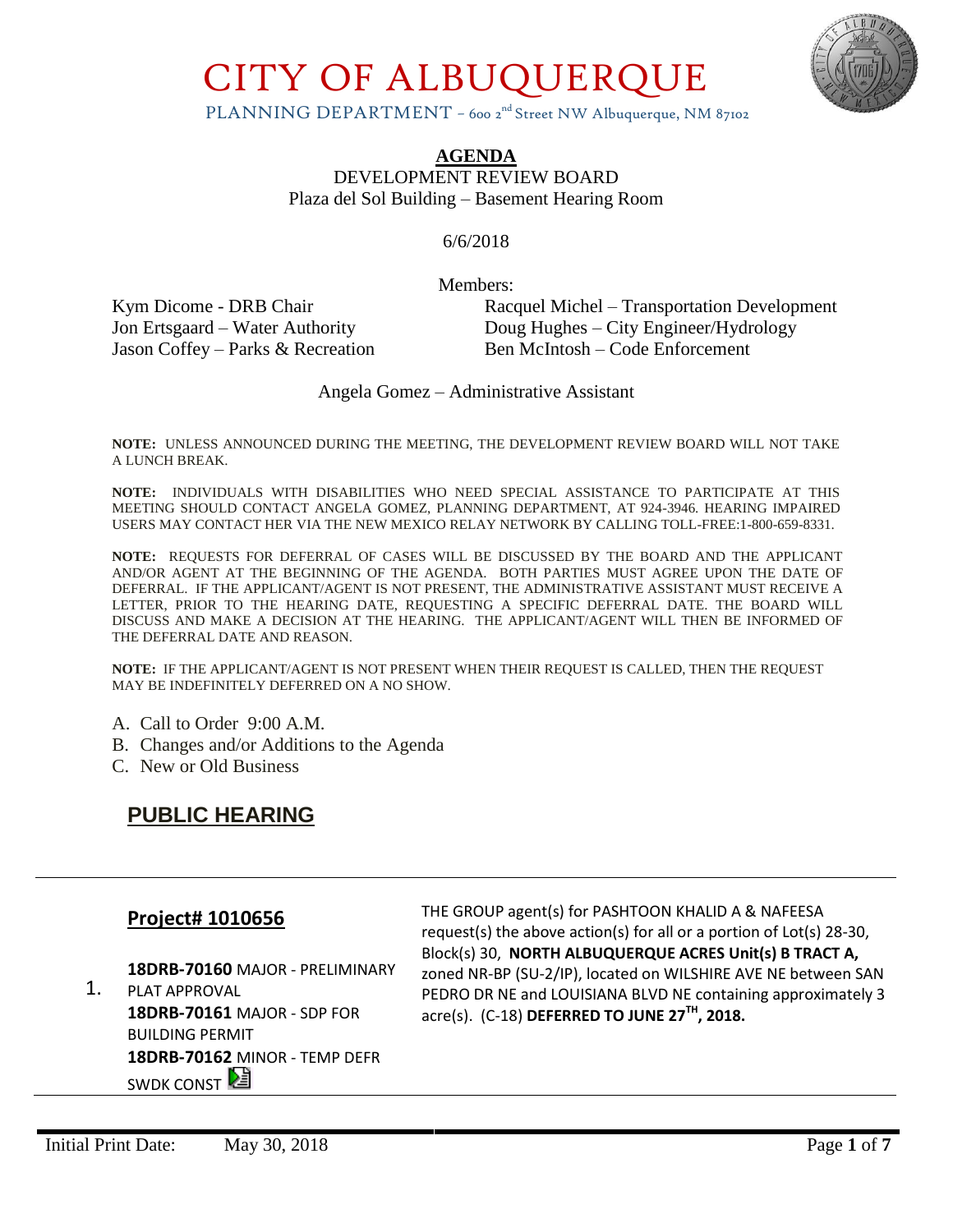

PLANNING DEPARTMENT – 600 2<sup>nd</sup> Street NW Albuquerque, NM 87102

| 2. | Project# 1011638<br>18DRB-70148 MAJOR - SDP FOR<br><b>BUILDING PERMIT</b>                                                                                                                                                                                                          | LEE GAMELSKY ARCHITECTS PC agent(s) for L & C TRANSPORT<br>request(s) the above action(s) for all or a portion of Lot(s) 22-A,<br>Block(s) 8, ORIGINAL TOWNSITE OF WESTLAND zoned NR-BP<br>(SU-2/IP), located on 94TH ST NW between CENTRAL AVE NW and<br>VOLCANO RD NW containing approximately 1.6 acre(s). (K-9)<br>DEFERRED TO JUNE 27TH, 2018.                                                                                                                                |
|----|------------------------------------------------------------------------------------------------------------------------------------------------------------------------------------------------------------------------------------------------------------------------------------|------------------------------------------------------------------------------------------------------------------------------------------------------------------------------------------------------------------------------------------------------------------------------------------------------------------------------------------------------------------------------------------------------------------------------------------------------------------------------------|
| 3. | Project# 1000874<br>18DRB-70135<br><b>VACATION OF PUBLIC EASEMENT</b><br>18DRB-70136<br>MINOR - PRELIMINARY/<br>FINAL PLAT APPROVAL                                                                                                                                                | TIERRA WEST LLC agent(s) for MONTANO I-25 BEACH AQUISITION<br>PROPERTY LLC request(s) the above action(s) for all or a portion of<br>Lot(s) B-1, RENAISSANCE CENTER III zoned NR-C (SU-1 FOR IP &<br>AMUSEMENT FACILITY OF A PERMANENT CHARACTOR (NOT<br>ADULT ESTABLISHMENT)), located on DESERT SURF CIRCLE NE<br>between ALEXANDER BLVD NE and MONTANO RD NE containing<br>approximately 23.87 acre(s). (F-16) [Deferred on 5/16/18,<br>5/23/18<br>DEFERRED TO JUNE 27TH, 2018. |
| 4. | Project# 1010675<br>18DRB-70120 MAJOR - SDP FOR<br><b>BUILDING PERMIT</b>                                                                                                                                                                                                          | TIERRA WEST LLC agent(s) for CAMEL ROCK DEVELOPMENT LLC<br>request(s) the above action(s) for all or a portion of Lot(s)1-<br>5, PASEO MARTKETPLACE, zoned MX-M (SU-2 C-1/RC), located on<br>PASEO DEL NORTE NE and SAN PEDRO DR NE containing<br>approximately 4.07 acre(s). (D-18) [Deferred from 5/2/18,<br>5/16/18, 5/23/18] WITH THE SIGNING OF THE INFRASTRUCTURE<br>LIST DATED 6/6/18, THE SITE DEVELOPMENT PLAN FOR BUILDING<br>PERMIT WAS APPROVED.                       |
| 5. | <b>Project# 1006864</b><br>18DRB-70155 MAJOR - PRELIMINARY<br>PLAT APPROVAL<br>18DRB-70156 SIDEWALK VARIANCE<br>*18DRB-70157 SIDEWALK WAIVER<br>(WITHDRAWN)<br>18DRB-70158 SUBDN DESIGN<br><b>VARIANCE FROM MIN DPM STDS</b><br>18DRB-70159 MINOR - TEMP DEFR<br><b>SWDK CONST</b> | BOHANNAN HUSTON INC agent(s) for PULTE DEVELOPMENT OF<br>NEW MEXICO, INC request(s) the above action(s) for all or a<br>portion of Tract(s) N-2-B-1, N-2-B-2, N-2-C-1, WATERSHED<br>SUBDIVISION, zoned PC (SU-2 FOR PDA), located on MIREHAVEN<br>PARKWAY between BEAR LAKE WAY and MIREHAVEN PARKWAY<br>containing approximately 61.84 acre(s). (H-8)<br>DEFERRED TO JUNE 20TH, 2018                                                                                              |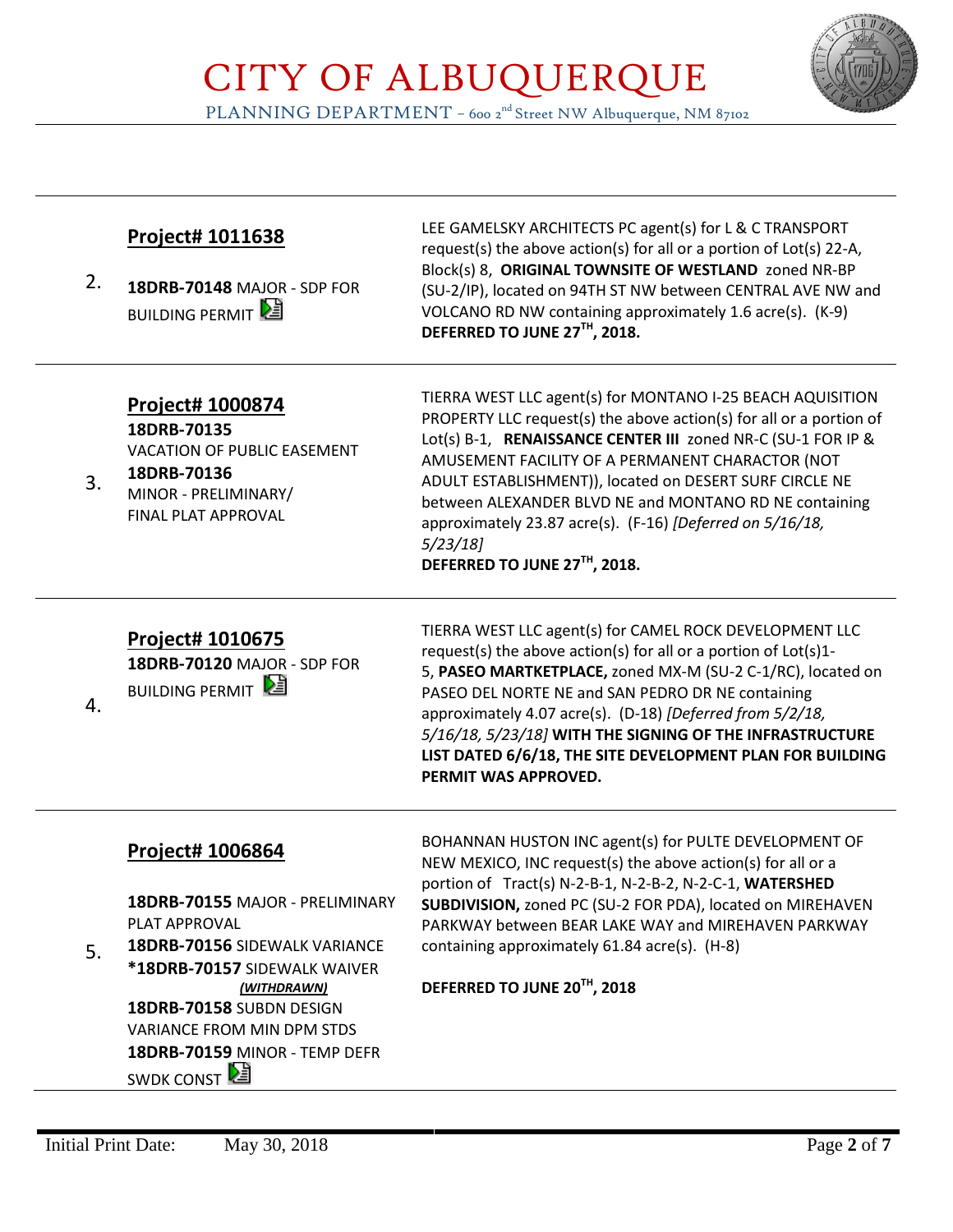

PLANNING DEPARTMENT – 600 2<sup>nd</sup> Street NW Albuquerque, NM 87102

### **MINOR CASES**

| 6. | Project #:<br>PR-2018-001179 (1006864)<br>Application#:<br>SI-2018-00029<br>SITE PLAN FOR SUBDIVISION<br>AMENDMENT (18EPC-/40022)<br>妇 | CONSENSUS PLANNING, INC., agent for PULTE GROUP, requests<br>the above action for the DEL WEBB @ MIREHAVEN SUBDIVISION,<br>the PULTE @ MIREHAVEN SUBDIVISION and all N and M tracts and<br>subtracts of the WATERSHED SUBDIVISION, zoned PC (SU-2 for<br>PDA) located in an area bounded by the Petroglyph National<br>Monument to the north and west, West Creek Pl. and Tierra<br>Pintada Blvd. to the east and Mirehaven Parkway to the southern<br>boundary of tract N2C1 of the watershed subdivision containing<br>approximately 285 acres. (H-8 and H-9)<br>THE AMENDED SITE PLAN FOR BUILDING SUBDIVISION WAS<br>APPROVED WITH FINAL SIGN OFF DELEGATED TO PLANNING.                                                                      |
|----|----------------------------------------------------------------------------------------------------------------------------------------|---------------------------------------------------------------------------------------------------------------------------------------------------------------------------------------------------------------------------------------------------------------------------------------------------------------------------------------------------------------------------------------------------------------------------------------------------------------------------------------------------------------------------------------------------------------------------------------------------------------------------------------------------------------------------------------------------------------------------------------------------|
|    | Project #:                                                                                                                             | CONSENSUS PLANNING, INC., agent for PULTE GROUP, requests                                                                                                                                                                                                                                                                                                                                                                                                                                                                                                                                                                                                                                                                                         |
|    | PR-2018-001179 (1006864)                                                                                                               | the above action for all or a portion of Tract N-2-B and Tract N-2-C,<br>WATERSHED SUBDIVISION, zoned PC (SU-2 for PDA), located on                                                                                                                                                                                                                                                                                                                                                                                                                                                                                                                                                                                                               |
|    |                                                                                                                                        | the western side of Tierra Pintada, between Willow Canyon Trail                                                                                                                                                                                                                                                                                                                                                                                                                                                                                                                                                                                                                                                                                   |
| 7. | <b>Application#:</b>                                                                                                                   | and Bear Lake Way, containing approximately 61.8 acres. (H-8)                                                                                                                                                                                                                                                                                                                                                                                                                                                                                                                                                                                                                                                                                     |
|    | SI-2018-00038                                                                                                                          |                                                                                                                                                                                                                                                                                                                                                                                                                                                                                                                                                                                                                                                                                                                                                   |
|    | SITE PLAN FOR SUBDIVISION<br>AMENDMENT (18EPC-/40016)                                                                                  | THE AMENDED SITE PLAN FOR BUILDING SUBDIVISION WAS<br>APPROVED WITH FINAL SIGN OFF DELEGATED TO PLANNING.                                                                                                                                                                                                                                                                                                                                                                                                                                                                                                                                                                                                                                         |
| 8. | Project#:<br>PR-2018-001175 (1008876)<br><b>Application#:</b><br>SD-2018-00009<br>PRELIMINARY/FINAL PLAT<br>V                          | <b>Applicant:</b><br><b>BUILDERS TRUST OF NM BUILDERS</b><br><b>ASSOCIATION</b><br>JOHN MACKENZIE DEPARTMENT OF<br>Agent:<br>MUNICIPAL DEVELOPMENT (DMD)<br>Parcel Owner: BUILDERS TRUST OF NM & NM<br><b>HOMEBUILDERSASSOCIAITION</b><br>Requests the aforementioned action for all or a portion of<br>LT 6 PLAT OF JOURNAL CENTER PHASE 2 UNIT 2, A REPLAT OF<br>TRACT 8A-1 JOURNAL CENTER PHASE 2 UNIT 1 CONT 1,0000 AC<br>LOT 6, BLOCK 0000, SUBDIVISION<br><b>Address:</b><br>7451 BARTLETT ST NE, Albuquerque, NM<br>LT 4-A PLAT OF LTS 3-A & 4-A JOURNAL CENTER PHASE 2 UNIT 2<br>CONT 1.2001 AC LOT 4A, BLOCK 0000,<br><b>Address:</b><br>3801 MASTHEAD ST NE, Albuquerque, NM<br>LT 7 PLAT OF JOURNAL CENTER PHASE 2 UNIT 2, A REPLAT OF |
|    |                                                                                                                                        |                                                                                                                                                                                                                                                                                                                                                                                                                                                                                                                                                                                                                                                                                                                                                   |
|    |                                                                                                                                        | TRACT 8A-1 JOURNAL CENTER PHASE 2 UNIT 1 CONT 1.0000 AC<br>LOT 7, BLOCK 0000, SUBDIVISION                                                                                                                                                                                                                                                                                                                                                                                                                                                                                                                                                                                                                                                         |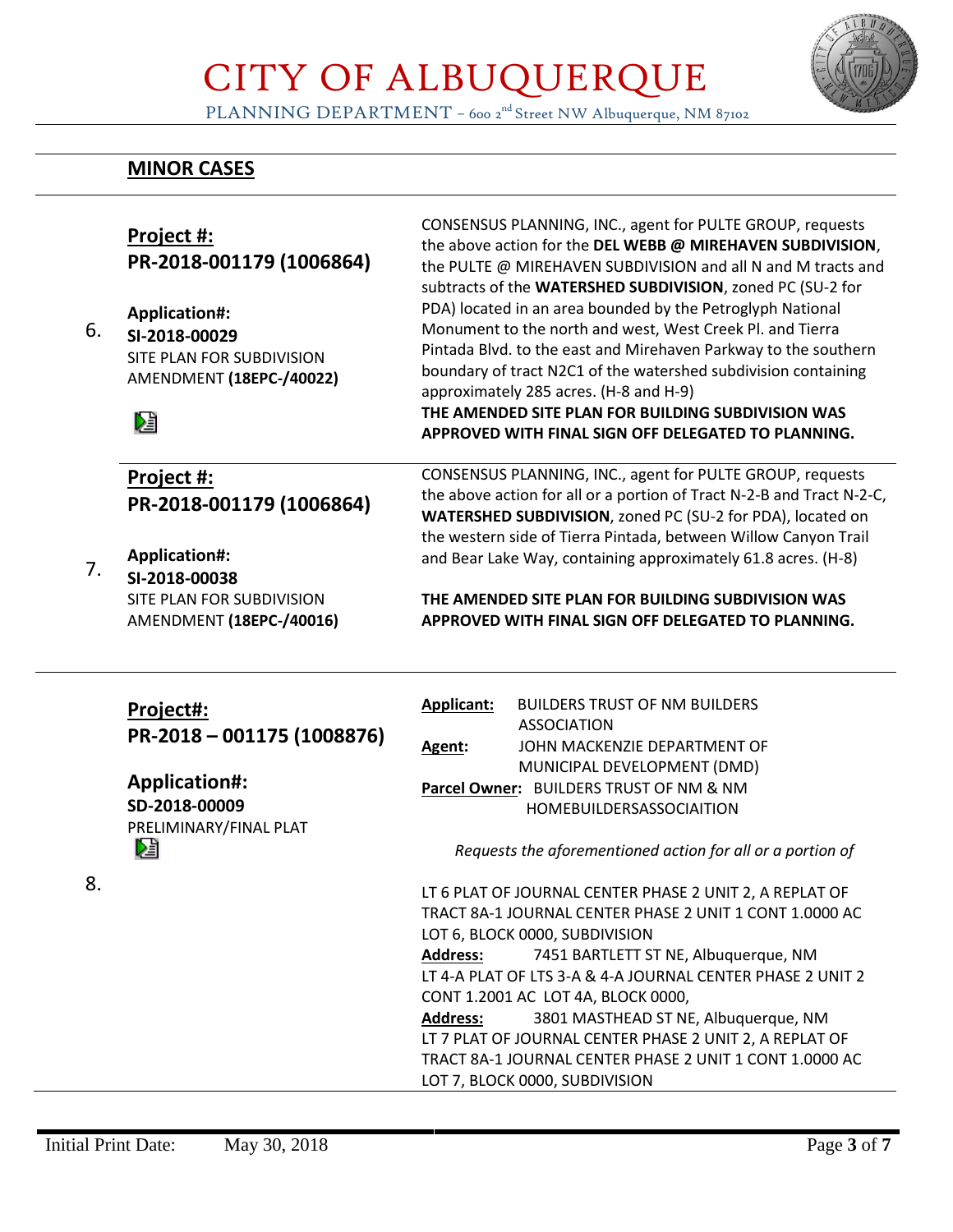

PLANNING DEPARTMENT – 600 2<sup>nd</sup> Street NW Albuquerque, NM 87102

**Address:** 7441 BARTLETT ST NE, Albuquerque, NM

**Subdivision: JOURNAL CENTER PHASE 2 UNIT 2 Located on**: Bartlett St NE between Masthead and Rutledge

**Current Zoning | Proposed Zoning | Zoning Atlas Pages | Application Acreage** NR-BP D-17 3.20

**WITH THE SIGNING OF THE INFRASTRUCTURE LIST DATED JUNE 6 TH, 2018, THE PRELIMINARY/FINAL PLAT WAS APPROVED WITH FINAL SIGN OFF DELEGATED TO HYDROLOGY AND TO PLANNING.**

| Project#:<br>PR-2018-001177 (1011603)                                                                                 | Agent:<br>JENNIE STONESIPHER<br>Applicant:<br><b>CHRISTOPHER DEHLER</b><br><b>Parcel Owner:</b><br>THREE TREES LLC                                                                                                                                                                                                                                                                                                                                                                                                                      |
|-----------------------------------------------------------------------------------------------------------------------|-----------------------------------------------------------------------------------------------------------------------------------------------------------------------------------------------------------------------------------------------------------------------------------------------------------------------------------------------------------------------------------------------------------------------------------------------------------------------------------------------------------------------------------------|
| Application#:<br>SD-2018-00010<br>PRELIMINARY/FINAL PLAT<br>DÊ                                                        | Requests the aforementioned action for all or a portion of<br>012 RAYNOLDS ADDN LOTS 3 4 5 X 6 LOT 3, BLOCK 12<br>Subdivision:<br><b>RAYNOLDS ADDN</b><br><b>Address:</b><br>1310 GOLD AV SW, Albuquerque, NM<br>Current Zoning   Proposed Zoning   Zoning Atlas Pages   Application Acreage<br>R-ML<br>$K-13$<br>0.163                                                                                                                                                                                                                 |
|                                                                                                                       | THE PRELIMINARY/FINAL PLAT WAS APPROVED WITH FINAL<br>SIGN OFF DELEGATED TO PLANNING.                                                                                                                                                                                                                                                                                                                                                                                                                                                   |
| Project #:<br>PR-2018-001178 (1011523)<br><b>Application#:</b><br>SD-2018-00011<br>PRELIMINARY/FINAL PLAT<br>10.<br>陸 | CARTESIAN SURVEYS INC. (CSI)<br>Agent(s):<br>Applicant:<br><b>MARK HAMMOND</b><br><b>1&amp; J INVESTMENTS LLC</b><br><b>Parcel Owner:</b><br>Requests the aforementioned action for all or a portion of<br>LT A PLAT OF LOTS A, B & C FRIEDMAN SUBDIVISION CONT 6.3130<br>AC LOT A, BLOCK 0000,<br>Subdivision:<br><b>FRIEDMAN</b><br><b>Address:</b><br>4701 LINCOLN RD NE, Albuquerque, NM<br>Current Zoning   Proposed Zoning   Zoning Atlas Pages   Application Acreage<br>NR-LM<br>6.3130<br>$F-17$<br>DEFERRED TO JUNE 20TH, 2018 |
| <b>Project #:</b><br>PR-2018-001183 (1004000)                                                                         | <b>TIERRA WEST LLC</b><br>Agent:<br>PARADISE HILLS HOLDING COMPANY INC.<br><b>Applicant:</b><br>C/O MCLAUGHLIN MICHAEL A<br>Parcel Owner: PARADISE HILLS HOLDING COMPANY INC.<br>C/O MCLAUGHLIN MICHAEL A                                                                                                                                                                                                                                                                                                                               |
|                                                                                                                       | <b>Application#:</b>                                                                                                                                                                                                                                                                                                                                                                                                                                                                                                                    |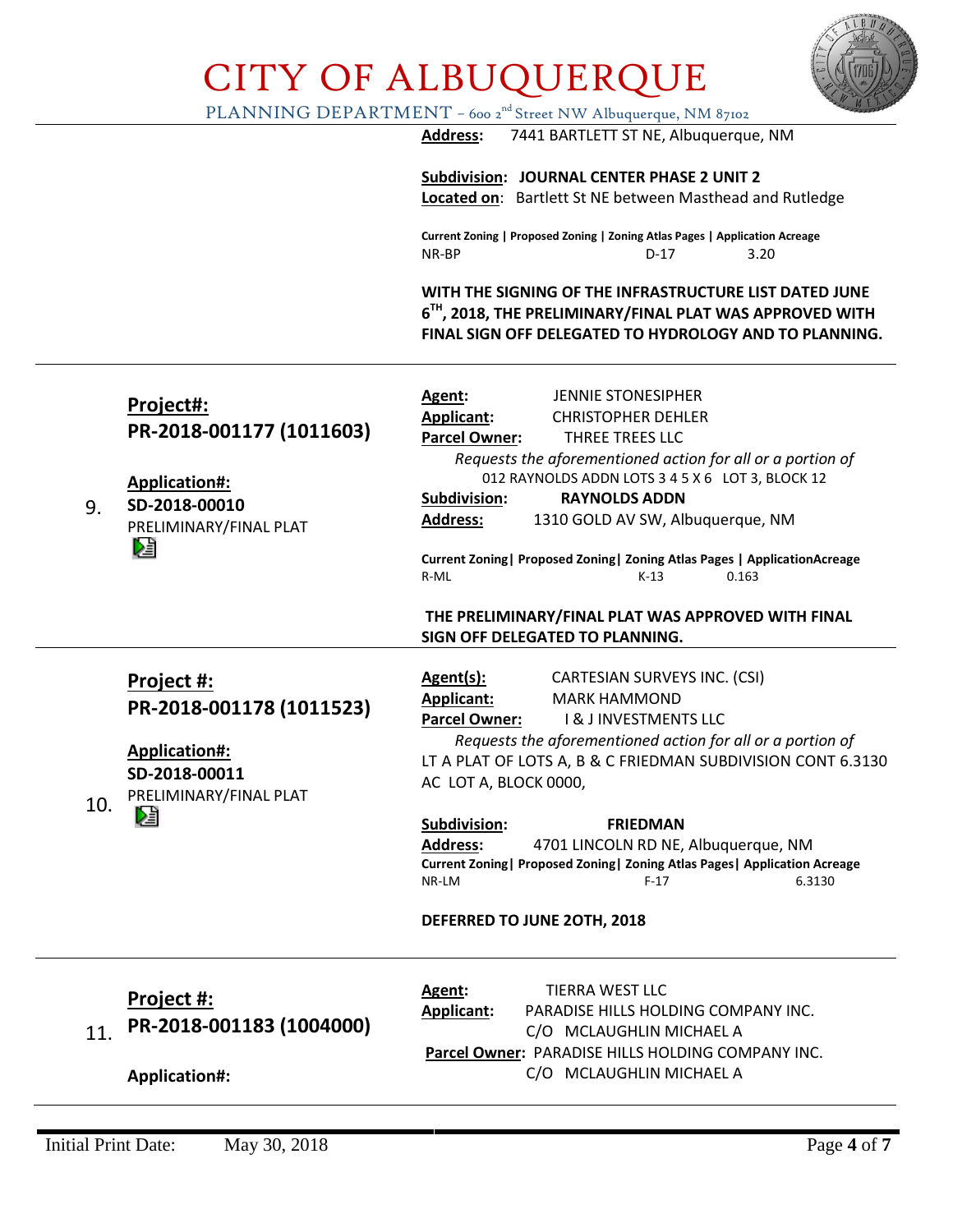

PLANNING DEPARTMENT – 600 2<sup>nd</sup> Street NW Albuquerque, NM 87102

|     |                                                                                                                                                       | $\bigcup$ DEI TIKT INIEIVI 000 2 Street IVW AlbuqueTque, IVIN 0/102                                                                                                                                                                                                                                                                                                                                                                                                                                                                                                                                                                                                                                                                                              |
|-----|-------------------------------------------------------------------------------------------------------------------------------------------------------|------------------------------------------------------------------------------------------------------------------------------------------------------------------------------------------------------------------------------------------------------------------------------------------------------------------------------------------------------------------------------------------------------------------------------------------------------------------------------------------------------------------------------------------------------------------------------------------------------------------------------------------------------------------------------------------------------------------------------------------------------------------|
|     | SI-2018-00031<br><b>SITE PLAN</b>                                                                                                                     | Requests the aforementioned action for all or a portion of                                                                                                                                                                                                                                                                                                                                                                                                                                                                                                                                                                                                                                                                                                       |
|     | 熠                                                                                                                                                     | TR A-1 PLAT FOR TR A-1 ALBUQUERUE WEST UNIT 2 (BEING A<br>REPLAT OF TR A UNIT 2 ALBUQUERQUE WEST UNIT ONE & A<br>PORTION OF LOT 3 BLK 'E' ALBUQUERQUE WEST) CONT 3.4816 AC<br>LOT A1, BLOCK 0000<br>Subdivision:<br><b>ALBUQUERQUE WEST UNIT 2</b><br><b>Address:</b><br>4550 PARADISE BLVD NW, Albuquerque, NM                                                                                                                                                                                                                                                                                                                                                                                                                                                  |
|     |                                                                                                                                                       | Current Zoning   Proposed Zoning   Zoning Atlas Pages   Application Acreage<br>NR-C<br>$C-13$<br>3.4816                                                                                                                                                                                                                                                                                                                                                                                                                                                                                                                                                                                                                                                          |
|     |                                                                                                                                                       | DEFERRED TO JUNE 20TH, 2018                                                                                                                                                                                                                                                                                                                                                                                                                                                                                                                                                                                                                                                                                                                                      |
| 12. | <b>Old Project #:1010010</b><br><b>Application#:</b><br><b>SD-2018-00005 - PRELIMINARY/ FINAL</b><br>PLAT APPROVAL<br>VA-2018-00009 - DESIGN VARIANCE | Agent:<br><b>BOB KEERAN</b><br><b>Applicant:</b><br>LLAVE ENTERPRISES INC.<br>Requests the above action for all or a portion of<br>LOT 6-P1, BLOCK 6<br><b>SIGNAL POINTE</b><br>Subdivision:<br>Address: 8901 SIGNAL POINTE LN NE, Albuquerque NM                                                                                                                                                                                                                                                                                                                                                                                                                                                                                                                |
|     | VA-2018-00010 - S/W VARIANCE                                                                                                                          | Current Zoning   Old Zoning   Zoning Atlas Pages   Application Acreage<br>$R-D$<br>$C-20$<br>.41<br>$R-1D$<br>[Deferred from 5/23/18].<br>THE PRELIMINARY/FINAL PLAT WAS APPROVED.<br>THE DESIGN VARIANCE WAS APPROVED PER EXHIBIT "B".<br>THE SIDEWALK VARIANCE WAS APPROVED PER EXHIBIT "F".                                                                                                                                                                                                                                                                                                                                                                                                                                                                   |
| 13. | Old Project #: 1011184<br><b>Application#:</b><br><b>SI-2018-00007 - SITE DEVELOPMENT</b><br>PLAN FOR BUILDING PERMIT<br>(18EPC-40001)   1            | Agent:<br><b>WOOTEN ENGINEERING</b><br><b>Applicant:</b><br><b>KAPLAN PASEO LLC</b><br>Requests the above action for all or a portion of<br>LOT 9A, BLOCK 10, SUBDIVISION N ABQ ACRES TR 2 UNIT 3<br><b>Subdivision:</b><br><b>NORTH ABQ ACRES TR 2 UNIT 3</b><br>Address: 7201 PASEO DEL NORTE NE, Albuquerque NM<br>Current Zoning   Old Zoning   Zoning Atlas Pages   Application Acreage<br>MX-L<br>$C-19$<br>0.7348<br>$SU-2$<br>[Deferred from 5/23/18]<br>WITH THE SIGNING OF THE INFRASTRUCTURE LIST DATED JUNE<br>6 <sup>TH</sup> 2018, AND WITH AN APPROVED GRADING AND DRAINAGE<br>PLAN ENGINEER STAMP DATED MAY 11 <sup>TH</sup> , 2018, THE SITE<br>DEVELOPMENT PLAN FOR BUILDING PERMIT WAS APPROVED<br>WITH FINAL SIGN-OFF DELEGATED TO PLANNING. |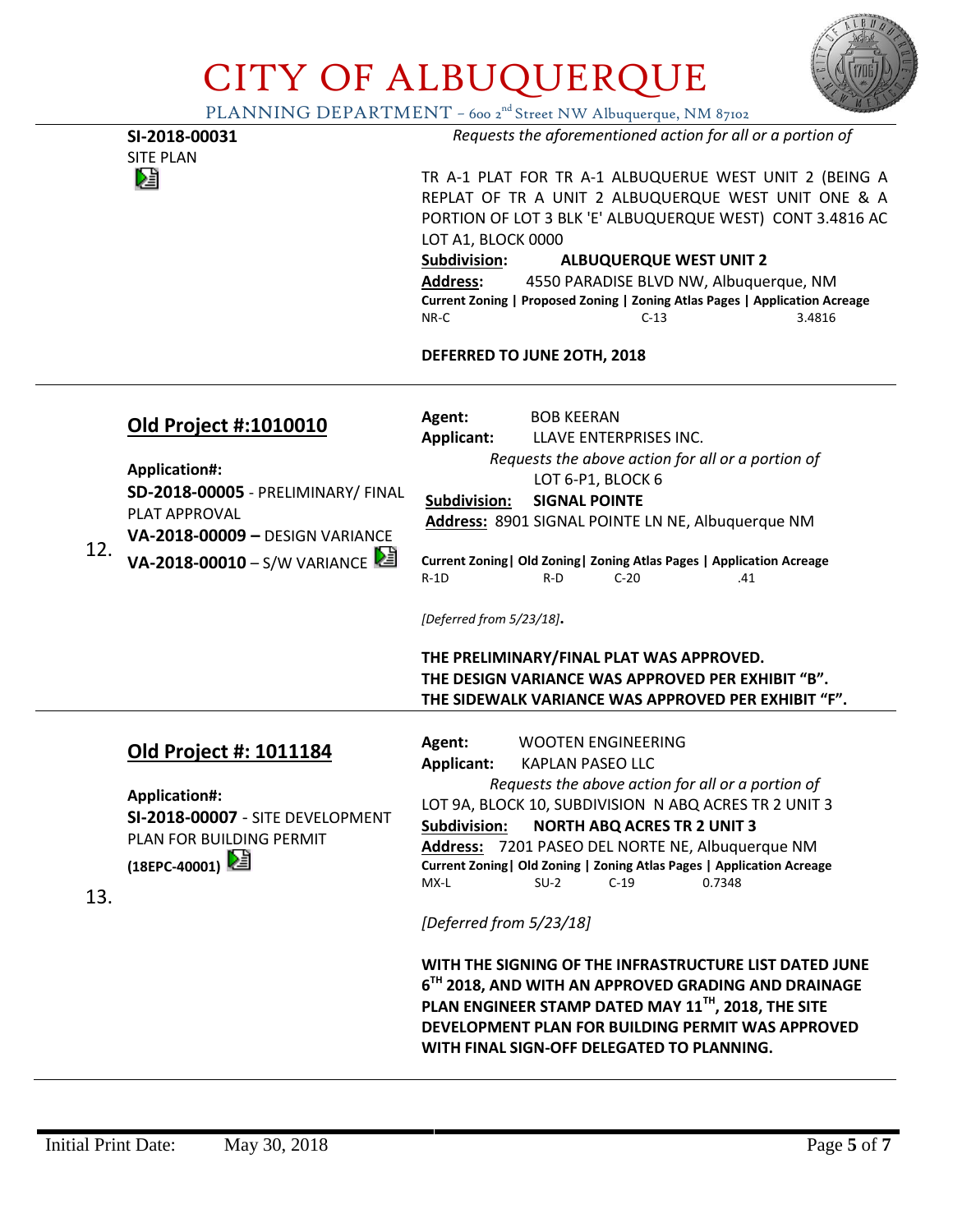

PLANNING DEPARTMENT - 600 2<sup>nd</sup> Street NW Albuquerque, NM 87102

#### **Project# 1008585**

**18DRB-70113** EPC APPROVED SDP FOR BUILD PERMIT **(18EPC-40004)** 

14.

TIERRA WEST LLC agent(s) for UTILITY TRAILER SALES, INC request(s) the above action(s) for all or a portion of Tract(s) 3, **AVALON SUBDIVISION,** zoned NR-BP (SU-1for IP Uses & C-2 Permissive Uses with Exceptions), located on the NE corner of DAYTONA RD NW and 90<sup>th</sup> ST NW, south of I-40, containing approximately 5.6 acre(s). (J-9) *[deferred from 4/11/18, 4/25/18, 5/2/18, 5/9/18, 5/16/18, 5/23/18]*

**WITH THE SIGNING OF THE INFRASTRUCTURE LIST DATED JUNE 6HT 2018 AND WITH AND APPROVED CONCEPTUAL GRADING PLAN ENGINEER STAMP DATED MAY 25TH, 2018, HE SITE DEVELOPMENT PLAN FOR BUILDING PERMIT WAS APPROVED WITH FINAL SIGN-OFF DELEGATED TO TRANSPORTATION AND PLANNING.** 

### **Project# 1011471**

**18DRB-70127** MINOR - PRELIMINARY/

15. FINAL PLAT APPROVAL

CARTESIAN SURVEYS INC agent(s) for SAMIR PATEL request(s) the above action(s) for all or a portion of Tract(s) 2-A-3-C & 2-A-3-D, **MCLEOD BUSINESS PARK,** zoned NR-C (C-3), located on JEFFERSON ST NE between MCLEOD RD NE and I-25 containing approximately 4.9556 acre(s). (F-17) *[deferred from 4/25/18, 5/16/18, 5/23/18]* **DEFERRED TO JUNE 13TH, 2018.**

#### **Project# 1007489**

**18DRB-70125** VACATION OF PRIVATE EASEMENT **18DRB-70126** MINOR - PRELIMINARY/ FINAL PLAT APPROVAL

16.

DË

ISAACSON AND ARFMAN PA agent(s) for YES HOUSING, INC request(s) the above action(s) for all or a portion of  $Tract(s) B1$ , **WEST ROUTE 66 ADDITION II,** zoned MX-M (C-2), located on CENTRAL AVE NW and UNSER BLVD NW containing approximately 6.2218 acre(s). (K-10) *[deferred from 4/25/18, 5/16/18, 5/23/18]*

**INDEFINITELY DEFERRED.**